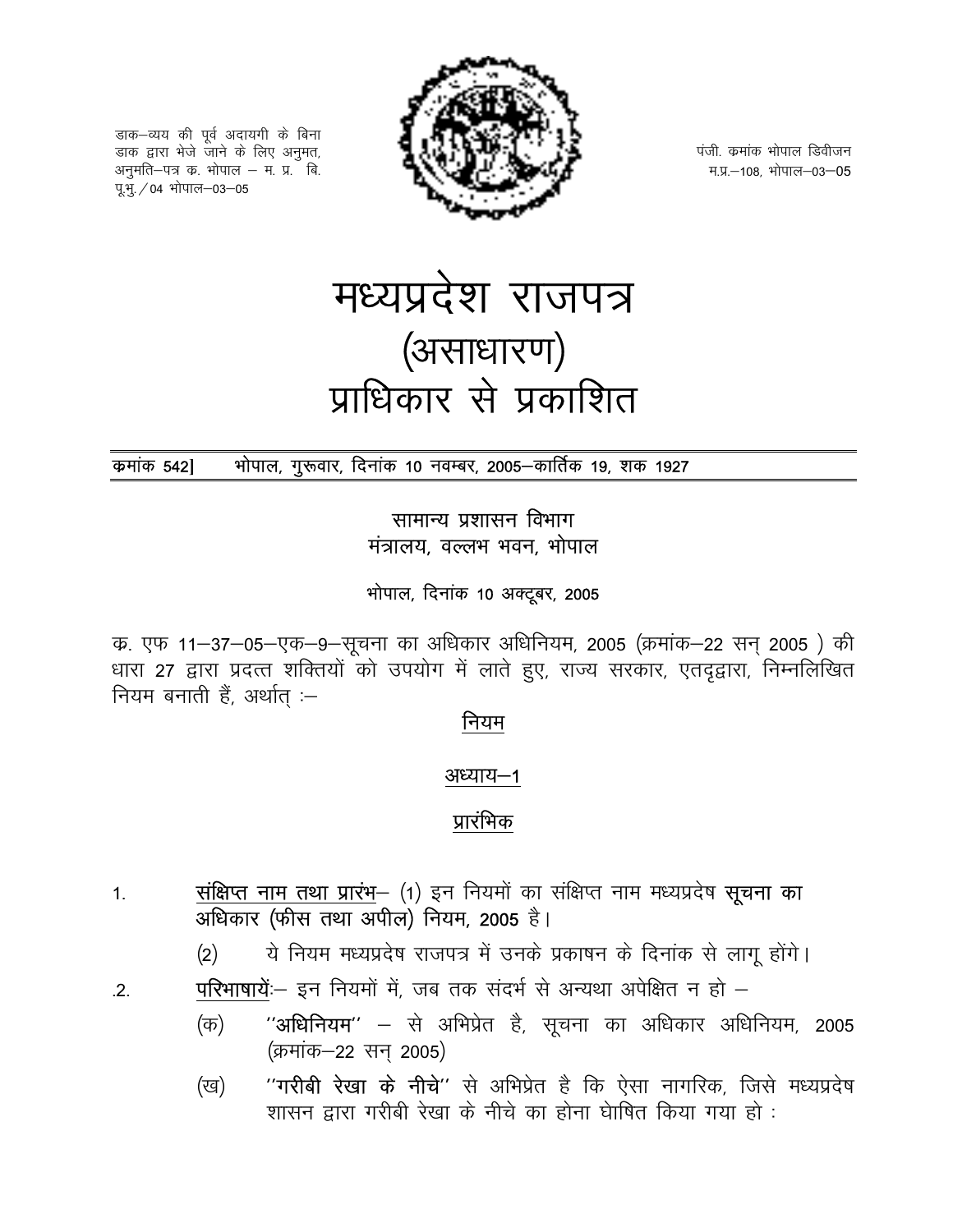- ''**लागत''** से अभिप्रेत है कि अधिनियम की धारा—2 के खण्ड (एफ) में  $(\pi)$ यथापरिभाषित सूचना को प्रदान करने के लिये देय लागत,
- "फीस" से अभिप्रेत है अधिनियम के उपबंधों के अंतर्गत देय फीस. (घ)
- "प्रारूप" से अभिप्रेत है, इन नियमों से संलग्न प्रारूपः  $(\overline{S})$
- "धारा" से अभिप्रेत हैं अधिनियम की धारा, (च)
- इन नियमो में प्रयुक्त शब्द, जो परिभाषित नहीं किए गए हैं, उनका अर्थ वही (छ) होगा, जो अधिनियम की धारा-2 में परिभाषित है।

#### अध्याय-2

#### फीस

- 3
- अधिनियम की धारा-4 की उपधारा (4) के अंतर्गत अधिनियम के अधीन  $(1)$ सामग्री प्राप्त करने हेतु प्रत्येक वह व्यक्ति जो गरीबी रेखा के नीचे नहीं है, उसके लिए दस रूपए के नॉन ज्यूडिषियल स्टाम्प के साथ या नगद भुगतान कर उसकी रसीद के साथ स्वयं उपस्थित होकर आवेदन राज्य ्<br>लोक सूचना अधिकारी, राज्य सहायक लोक सूचना अधिकारी को प्रस्तुत करेगा। यदि आवेदन डाक द्वारा प्रेषित किया जाता हैं, तो आवेदक दस रूपए के नान ज्यूडिषियल स्टाम्प संलग्न करेगा।
- यथास्थिति राज्य लोक सूचना अधिकारी या राज्य सहायक लोक सूचना  $(2)$ अधिकारी को आवेदन प्राप्त होने पर सूचना की विषय वस्तु की छपाई लागत या मीडियम लागत मूल्य, जैसा कि उक्त अधिकारी द्वारा नियत किया जाए, नगद या नॉन ज्यूडिंषियल स्टाम्प के रूप में आवेदक राज्य लोक सूचना अधिकारी के पास जमा करेगा। आवेदक द्वारा यदि राषि नगद जमा की जाती हैं तो राज्य लोक सूचना अधिकारी या उनके द्वारा निर्देषित अधिकारी द्वारा उसकी रसीद प्रदाय की जाएगी। ऐसी जमा की गई राषि कोषालय में चालान द्वारा जमा की जाएगी ।
- धारा-6 की उपधारा (1) तथा धारा-7 की उपधारा (1) के अंतर्गत सूचना प्राप्त करने  $4.$ वाला वह व्यक्ति, जो गरीबी रेखा के नीचे नहीं है, यथास्थिति संबंधित राज्य लोक सूचना अधिकारी या राज्य सहायक लोक सूचना अधिकारी को, उसके लिए दस रूपये के नॉन ज्यूडिषियल स्टाम्प या नगद भुगतान कर उसकी रसीद के साथ आवेदन प्रस्तुत करेगा।
- अधिनियम की धारा-7 की उपधारा (5) के अंतर्गत जहाँ सूचना की पहुँच  $(1)$ 5. छपे हुए (मुद्रित) या किसी इलेक्ट्रानिक रूप / फार्मेट में उपलब्ध कराई जाना है, तो ऐसी सूचना की वास्तविक लागत जैसा की यथास्थिति राज्य लोक सूचना अधिकारी या राज्य सहायक लोक सूचना अधिकारी द्वारा निर्धारित की जाए, नगद या नॉन ज्यूडिषियल स्टाम्प के रूप में ऐसे आवेदक द्वारा जो गरीबी रेखा के नीचे नहीं है, ऐसे अधिकारी के समक्ष जिसे लोक सूचना अधिकारी द्वारा निर्देषित किया जाए. निर्देष देने के तीन दिवस के अंदर जमा करेगा।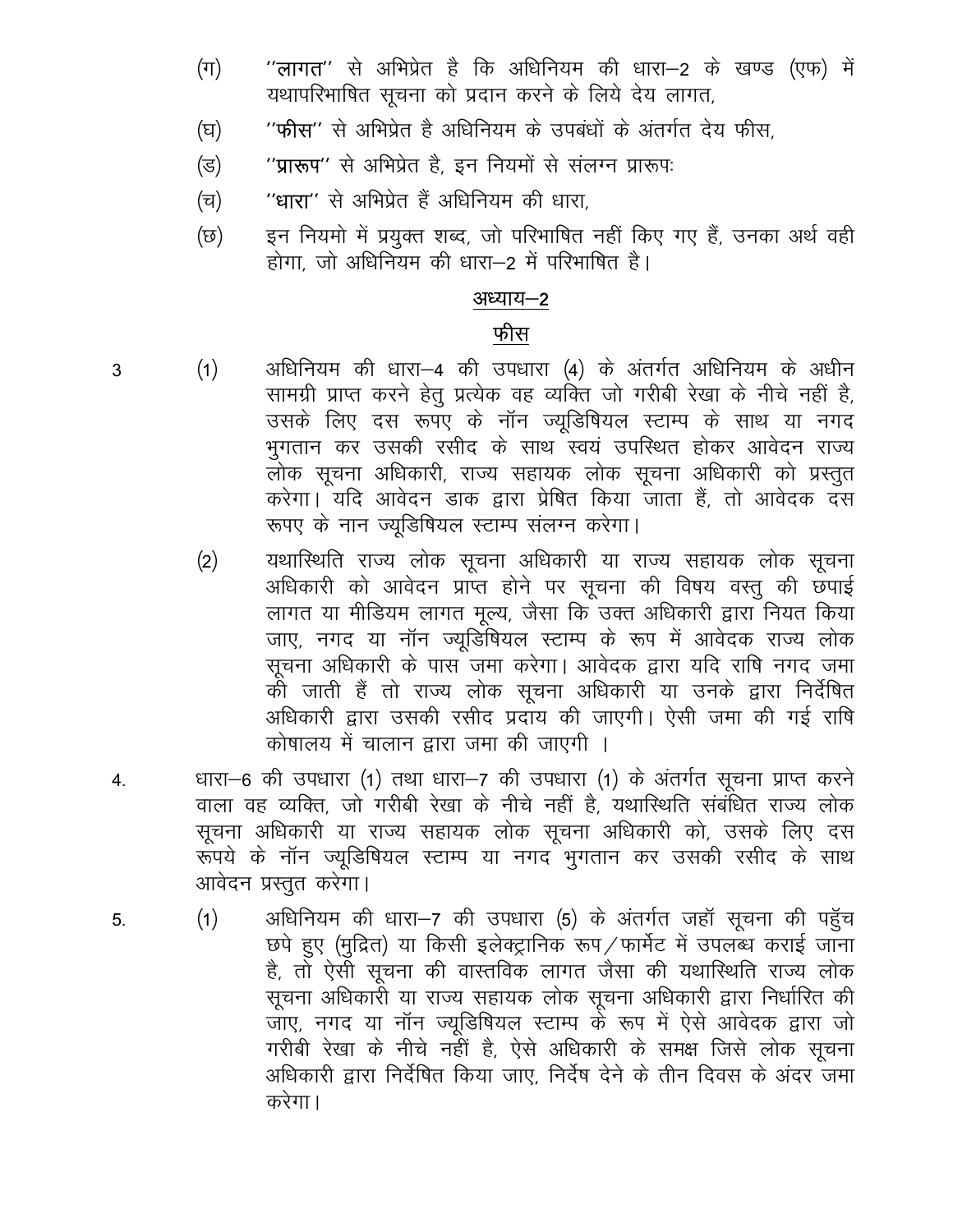- यदि आवेदक किसी दस्तावेज या अभिलेख का निरीक्षण करना चाहता है, तो  $(2)$ राज्य लोक सूचना अधिकारी या राज्य सहायक लोक सूचना अधिकारी इस प्रयोजन के लिए अपने अधीनस्थ अधिकारी को नियत करेगा और आवेदक. जो गरीबी रेखा के नीचे नहीं है, उसके लिए प्रथम घण्टा अथवा उससे कम समय के लिए रू0 50/ – (रूपये पचास) तथा उसके पश्चात् प्रत्येक 15 मिनट अथवा उसके भाग के लिए रू. 25 / - (रूपये पच्चीस) नगद या नॉन ज्यूडिषियल स्टाम्प के रूप में प्रभारित किए जाएंगे।
- यदि आवेदक किसी सामग्री का प्रमाणिक नमूना लेना चाहता है, तो राज्य  $(3)$ लोक सूचना अधिकारी या राज्य सहायक लोक सूचना अधिकारी द्वारा उस नमूने की निर्धारित लागत आवेदक ऐसे अधिकारी को, जैसा कि उक्त अधिकारी द्वारा निर्देषित किया जाए, नगद या नॉन ज्युडिषियल स्टाम्प के रूप से जमा करेगा।
- जहाँ ऐसी सूचना का भण्डारण कम्प्यूटर में किया गया है, तो ऐसी सूचना के  $(4)$ डिस्केट्स या फलापी या टेप या वीडियो कैसेट की वास्तविक लागत जैसा कि राज्य लोक सूचना अधिकारी या राज्य सहायक लोक सूचना अधिकारी द्वारा निर्धारित किया जाए, आवेदक द्वारा नकद या नॉन ज्यूडिषियल स्टाम्प के रूप में जमा की जाएगी।

#### अध्याय–3

#### वेतन तथा सेवा शर्ते

अधिनियम की धारा–16 की उपधारा (6) के अंतर्गत पदस्थ किए गए अधिकारियों तथा कर्मचारियों को वही वेतन तथा भत्ते देय होंगे, जैसा कि वे पदस्थ होने के पूर्व से प्राप्त कर रहे थे तथा उनकी सेवाओं के लिए वही नियम लागू होंगे जो उनको पदस्थ होने के पूर्व लागू थे ।

#### अध्याय–4

#### अपील

प्रथम अपील– यदि कोई व्यक्ति धारा–7 की उपधारा (1) अथवा उपधारा (3)  $(1)$  $7<sub>1</sub>$ के खण्ड (क) में विनिर्दिष्ट समय के भीतर विनिष्चय प्राप्त नहीं करता हैं या प्राप्त नहीं होता है अथवा राज्य लोक सूचना अधिकारी के विनिष्चय से व्यथित है, वह ऐसी कालावधि के व्यतीत होने के तीस दिवस के भीतर अथवा ऐसे विनिष्चय के प्राप्ति के तीस दिवस के भीतर, ऐसे अधिकारी को जो राज्य लोक सूचना अधिकारी से वरिष्ठ हो को अपील, अपील के ज्ञापन के साथ रू. 50 / - (पचास रूपए) के शुल्क या नान ज्यूडिषियल स्टाम्प के साथ प्रस्तुत कर सकेगा।

> परंतु यह कि ऐसा अपीलीय अधिकारी तीस दिवस की कालावधि के पष्चात भी अपील सुनवाई के लिए ग्रहण कर सकेगा यदि उसका समाधान हो जाता है कि अपीलार्थी पर्याप्त कारणों से अपील समयावधि में प्रस्तुत करने में विफल रहा है।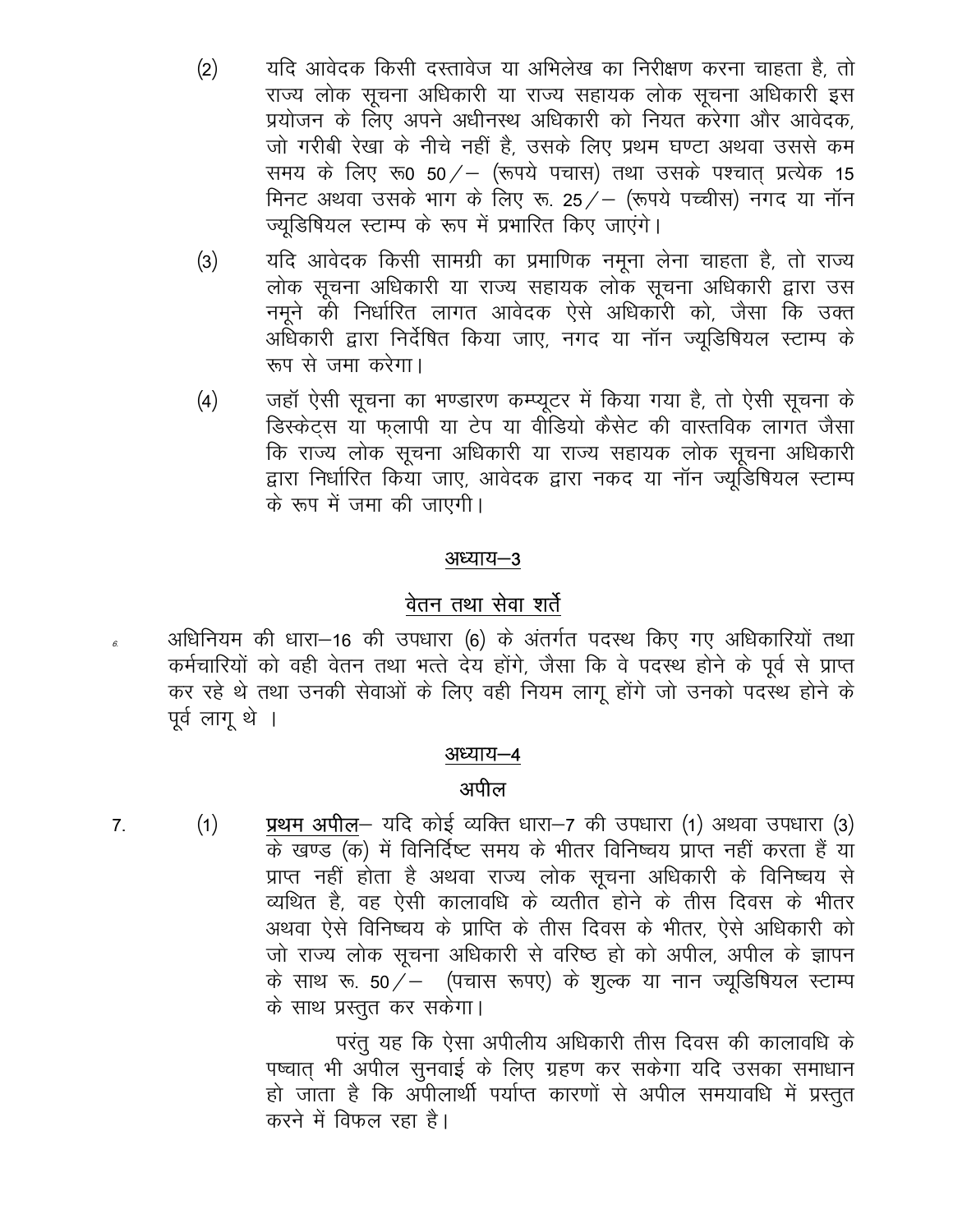- अपील के ज्ञापन में अपीलार्थी का नाम व पता, सूचना के आधार की विषय  $(2)$ वस्त्, सक्षम अधिकारी का नाम तथा पदनाम के साथ सक्षम प्राधिकारी द्वारा सूचना देने अथवा फीस का भुगतान करने के आदेषों का स्पष्ट उल्लेख किया जाएगा।
- उपनियम (1) के अंतर्गत अपील प्राप्त किए जाने से तीस दिवस के भीतर या  $(3)$ ऐसी विस्तारित कालावधि के भीतर, जो अपील फाइल करने की तारीख से कूल मिलाकर पैंतालीस दिवस से अधिक नहीं हाे, यथारिथति, लिखित में कारणों को अभिलिखित करते हुए निपटाई जाएगी ।
- अपील में पारित आदेष की प्रति निःशुल्क अपीलार्थी को प्रदाय की जाएगी।  $(4)$
- 8
- द्वितीय अपील नियम-7 के उप नियम (3) के अधीन विनिष्चय के विरूद्ध  $(1)$ द्वितीय अपील राज्य सूचना आयोग को इस तारीख से नब्बे दिवस के भीतर प्रस्तुत की जा सकेगी, जिस तारीख को विनिष्चय पारित हो गया होना चाहिए अथवा उस तारीख से जब विनिष्चय वास्तविक रूप से प्राप्त किया गया है।

परंतु यह कि राज्य सूचना आयोग नब्बे दिवस की कालावधि के व्यतीत होने के पष्चात् भी अपील सुनवाई के लिए ग्रहण कर सकेगा, यदि उसका समाधान हो जाता है कि अपीलार्थी समय के भीतर अपील प्रस्तुत करने में पर्याप्त कारणों से विफल रहा है।

- राज्य सूचना आयोग के समक्ष प्रस्तुत अपील के ज्ञापन के साथ रूपये  $(2)$ 100 / - (रूपए सौ) की फीस नगद या नॉन ज्यडिषियल स्टाम्प के रूप में जमा करना होगा ।
- राज्य सूचना आयोग, यथास्थिति, लोक प्राधिकारी अथवा राज्य लोक सूचना  $(3)$ अधिकारी या अपीलार्थी को युक्तियुक्त सुनवाई का अवसर प्रदान करने के पष्चात् अपील प्रस्तुत होने के दिनांक से 30 दिवस के भीतर लिखित में कारणों को अभिलिखित करते हुए अपील का निराकरण करेगा।
- राज्य सूचना आयोग का विनिष्चय अंतिम एवं बंधनकारी होगा ।  $(4)$
- राज्य सूचना आयोग के विनिष्चय की प्रति अपीलार्थी को निःषुल्क प्रदाय की  $(5)$ जाएगी, परंतु यदि अपीलार्थी आदेष की प्रति डाक द्वारा प्राप्त करना चाहता है तो अपीलार्थी से डाक शुल्क प्राप्त कर तीन दिवस के अंदर भेजी जाएगी
- नियम 7 एवं 8 के अंतर्गत देय फीस, ऐसे व्यक्तियों से जो गरीबी रेखा से नीचे हैं, से 9. प्रभारित नहीं की जायेगी।
	- मध्यप्रदेष के राज्यपाल के नाम से तथा आदेषानुसार,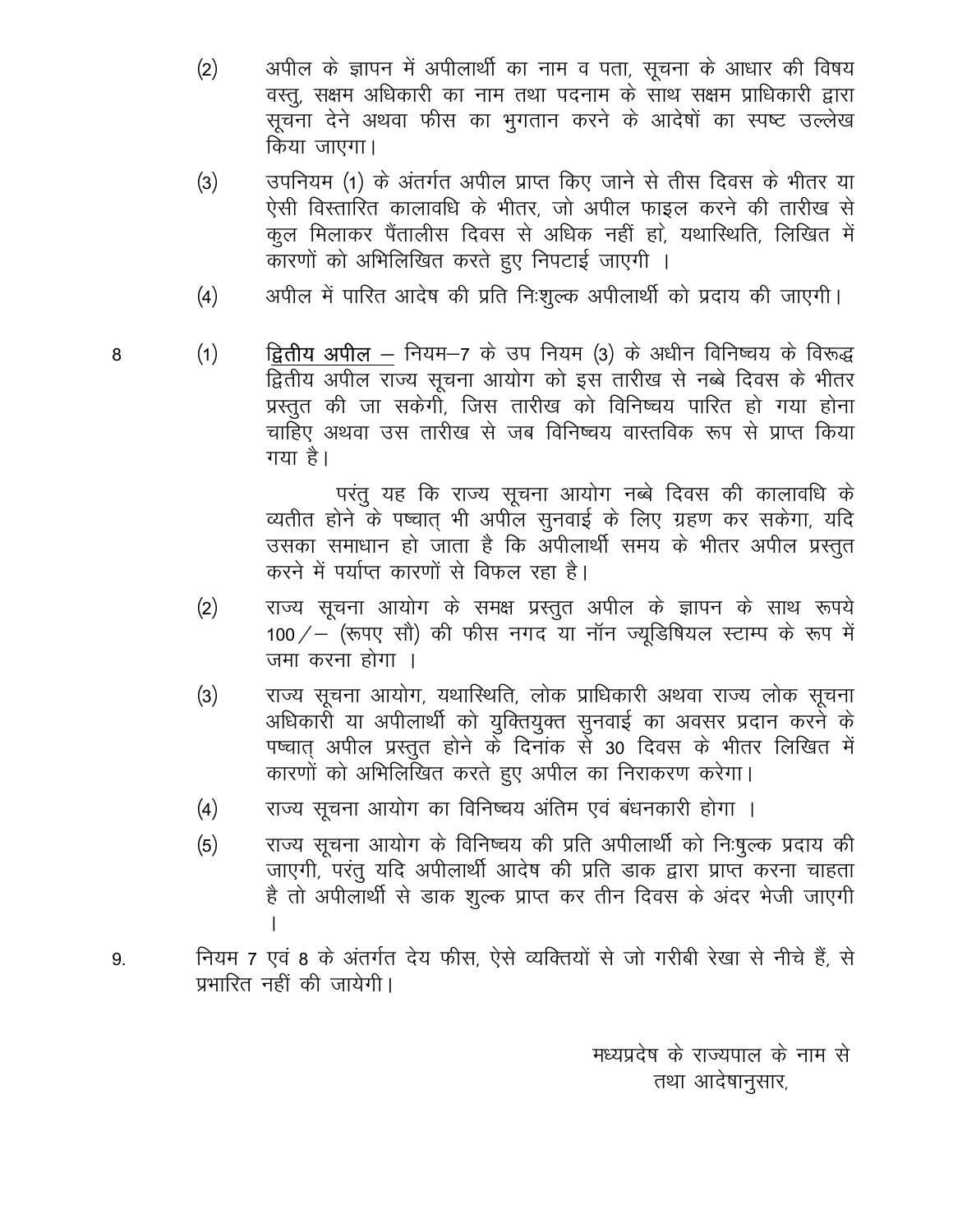No F 11-37-05-1-9-In exercise of the powers conferred by section 27 of the Right to Information Act. 2005 (N0.22 of 2005), the Sate Government, hereby makes the following rules, namely:-

#### **RULES**

#### CHAPTER-1

#### **Preliminary**

- 1. **Short title and commencement: -** (1) These rules may be called the Madhya Pradesh Right to Information (Fees and Appeal ) Rules, 2005
	- (2) They shall come into force with effect from the date of publication in the Madhya Predesh Gazette.
- 2. **Definitions:** In these rules, unless the context otherwise requires,
	- (a) "Act" means the Right to Information Act. 2005 (No.22 of 2005)
	- (b) "Below Poverty Line" means such citizen of State of Madhya Pradesh who is declared as below poverty line by the Government of Madhya Pradesh.
	- (c) "Cost" means the cost, which is chargeable for providing information as defined in clause (f) of section 2 of the Act.
	- (d) "Fees" means the fees payable under the provisions of the Act.
	- (e) "Forms" means the forms attach to these rules.
	- (f) "Sections" means the sections of the Act.
	- (g) The words used in these rules but not defined shall have the same meaning as they are defined in section 2 of the Act.

#### **CHAPTER-2**

#### **Fees**

3. (1) Any person, who is not below the poverty line, desires any material under sub-section (4) of section 4 of the Act. Shall submit the application himself to the State Public Information Officer/Assistant Public Information Officer with non-judicial stamp of Rs. 10/- or with the receipt of Rs. 10/- (Rupees ten) after making payment in cash. If the application is being sent by post, the applicant shall enclose the non-judicial stamp of Rs.10/- (Rupees ten)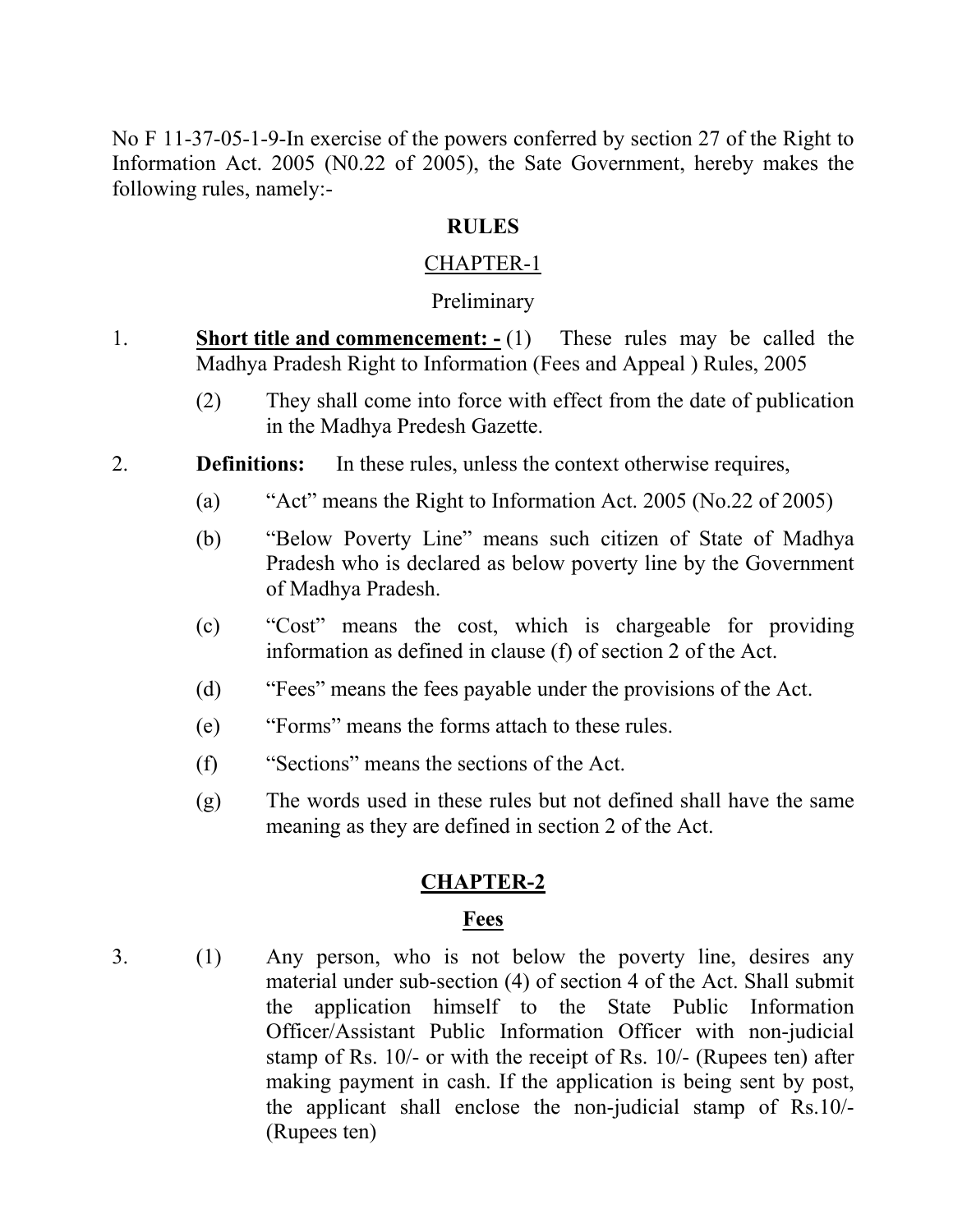- (2) After receiving the application by the State Public Information Officer or the State Assistant Public Information Officer the printing expenditure or medium exact price of the material of the information as determined by above Officer shall be deposited by the applicant to the State Public Information Officer in cash or in the form of non-judicial stamp. If the amount is deposited in cash by the applicant, the State Public Information Officer or the officer as directed by him shall give a receipt of such amount. The amount so deposited shall be deposited into the treasury by a challan.
- 4. Any person, who is not below the poverty line, seeking information under sub-section (1) of section 6 and sub-section (1) of section 7 of the Act shall produce the application before the public Authority or State Public Information Officer or State Assistant Public Information Officer, with the non-judicial stamp of Rs 10/- (Rupees ten) or with the receipt of Rs. 10/- (Rupees ten) by paying in cash.
- 5. (1) For the purposes of sub-section (5) of section 7 where access to information is to be provided in the printed or in any electronic format, the applicant, who is not below the poverty line, shall deposit the actual cost of the Information as determined by the public Authority or State Public Information Officer or State Assistant Public Information Officer in cash or in the form of nonjudicial stamp within three days from the date of direction to such officers as directed by the public Authority or State Public Information Officer.
	- (2) If the applicant wants to examine any document or record, the State Public Information Officer or State Assistant Public Information Officer shall depute any sub-ordinate officer for such purpose and the applicant, who is not below the poverty line, shall pay Rs. 50/- (Rupees Fifty) for first hour or fraction thereof and Rs. 25/-(Rupees Twenty Five) for every additional fifteen minutes or fraction thereof in cash or in the form of non-judicial stamp.
	- (3) If the applicant wants the certified samples of any material, the determined cost by the State Public Information Officer or State Assistant Public Information Officer of such material, shall be deposited by the applicant to such officer who is directed by the State Public Information Officer, in cash or in the form of nonjudicial stamp.
	- (4) Where the information is stored in the computer, the actual cost of the diskettes or floppies or video cassette as determined by the State Public Information Officer or the State Assistant Public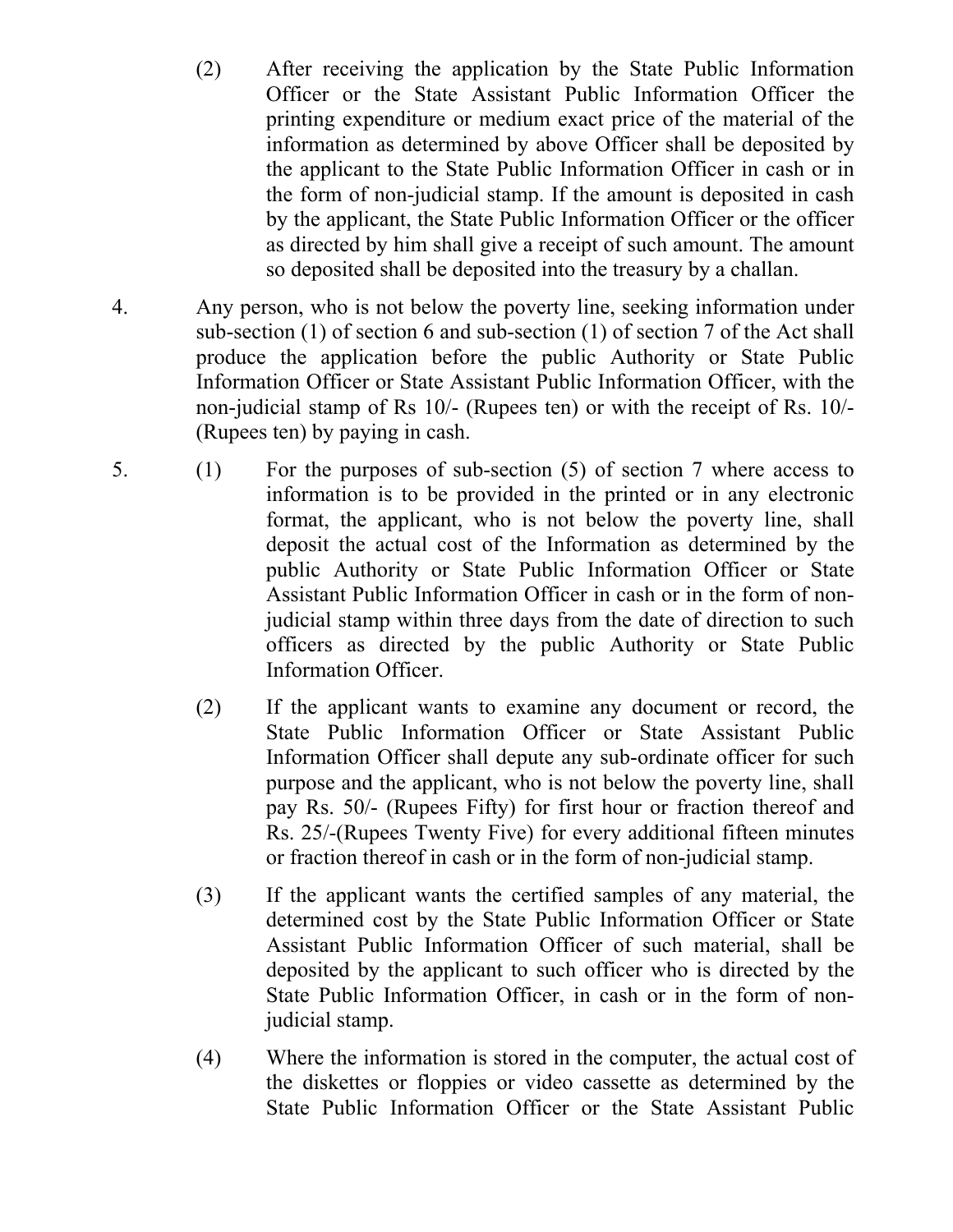Officer shall be deposited by the applicant in cash or in the form of non-judicial stamp.

#### **CHAPTER-3**

#### **Pay and other Service Conditions**

**6.** The officer and servants deputed under sub-section (6) of the section 16 shall be paid the same pay and allowances as they were receiving before deputation and for these service conditions the same rules shall be applicable as were applicable before such deputation.

#### **CHAPTER-4**

#### **Appeal**

- **7. (1) First Appeal:**Any person who does not receives a decision within the time specified in sub-section (1) or clause (a) of Sub-section (3) of section 7, or is aggrieved by a decision of the State Public Information Officer, may within thirty days from the expiry of such period of from the receipt of such a decision prefer an appeal, with a memorandum of appeal and the fee of Rs. 50/- (Rupees Fifty) either in cash or in the form of non-judicial stamp, to such officer who is senior in rank to the State Public Information Officer in each Public Authority. Provided that such officer may admit the appeal after the expiry of the period of thirty days if he is satisfied that the appellant was prevented by sufficient cause from filing the appeal in time.
	- (2) In the memorandum of appeal the name and address of the appellant, the basis of the subject matter of the information. With the name and the post of the competent officer are the orders of the competent authority and payment of fee shall be clearly specified.
	- (3) An appeal under sub-rule (1) shall be disposed of within thirty days of the receipt of the appeal or within such extended period not exceeding a total of forty five days from the date filing thereof, as the case may be, for reasons to be recorded in writing.
	- (4) The Copy of order passed in appeal shall be given free of cost.
- 8. (1) **Second Appeal:** A second appeal against the decision under subrule (3) of rule 7 shall lie within ninety days from the date on which the decision should have be an made or was actually received, with the State Information Commission:

Provided that the State Information Commission may admit the appeal after the expiry of the period of ninety days if it is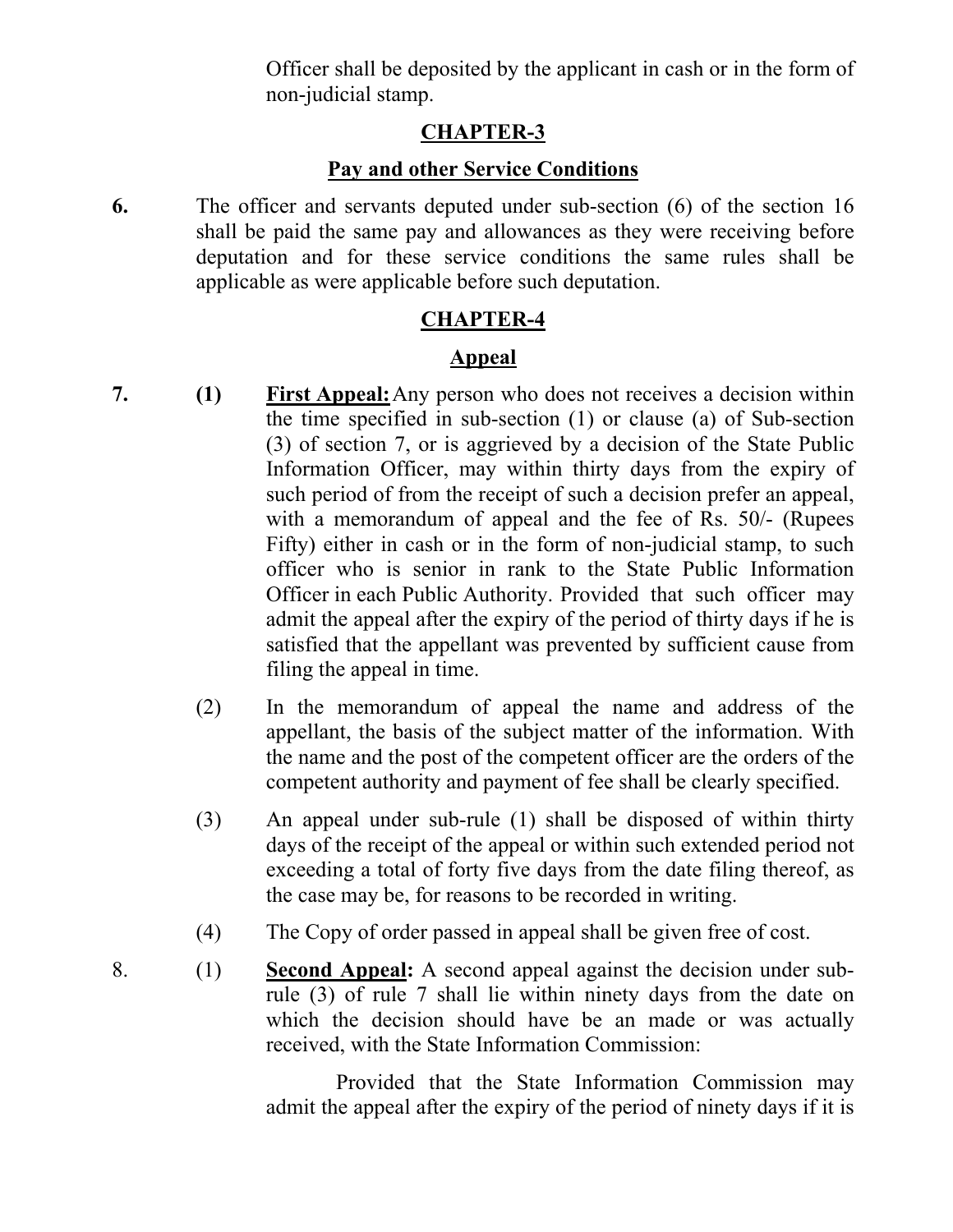satisfied that the appellant was prevented by sufficient cause from filing the appeal in time.

- 2. With the memorandum of appeal filed before the State Information Commission the fee of Rs. 100/- (Rupees One hundred) in cash or in the form of non-judicial stamp shall be deposited.
- 3. The State Information Commission shall after giving reasonable opportunity of being heard to public Authority or Public Information Officer or appellant, as the case may be, disposed of the appeal within thirty days from the date of the receipt of the appeal for reasons to be recorded in writing.
- 4. The decision of the State Information Commission shall be final and binding.
- 5. A copy of the decision of the State Information Commission shall be given free of cost. If the appellant wants to receive the copy of the order by post then receiving the fee or postal charges shall be sent within three days.
- 9. The fee chargeable under rule 7 and 8 shall not be charged from the persons who are of below poverty line.

**By order and in the name of the Governor of Madhya Pradesh,**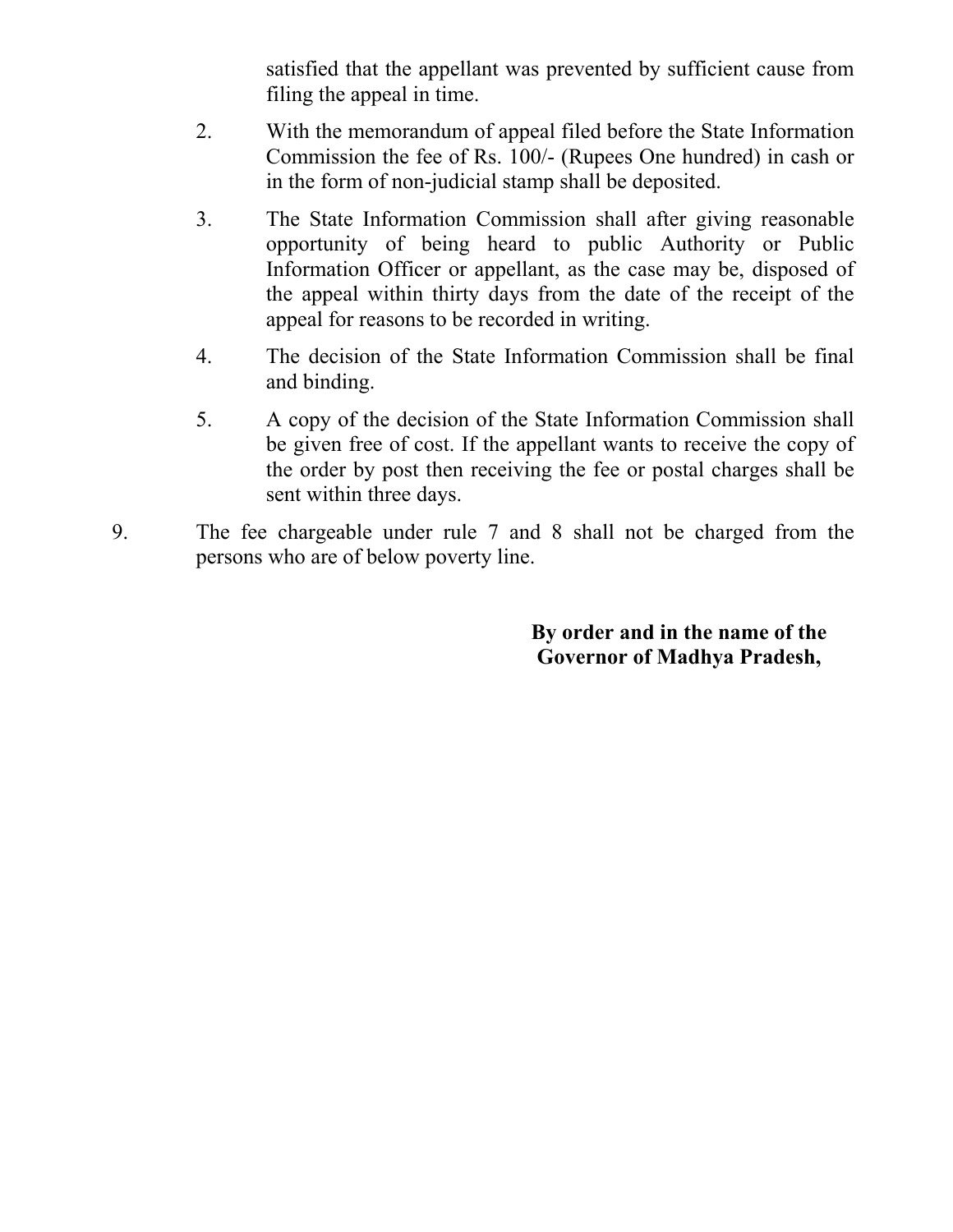#### सूचना का अधिकार अधिनियम, 2005 (सूचना का अधिकार अधिनियम, 2005 की धारा (6) (1) के अंतर्गत आवेदन पत्र का प्रारूप)

|    | दक का नाम                                                                                                 |
|----|-----------------------------------------------------------------------------------------------------------|
| 2. |                                                                                                           |
| 3. | रसाप क्रमाक                                                                                               |
|    | आवेदन देने का दिनांक                                                                                      |
| 5  | कार्यालय का नाम                                                                                           |
| 6. | चाही गई जानकारी का विवरण                                                                                  |
|    | क्या चाहते है नकल /निरीक्षण /रिकार्ड निरीक्षण /रिकार्ड की प्रमाणित प्रति /प्रमाणित नमूना                  |
| 8  | आवेदक के साथ अदा किये जाने वाले प्रोसेस फी –रूपये 10 ⁄ – नगद ⁄ स्टॉम्प (वीपीएल सूची के सदस्य को देय नहीं) |
|    | रसीद क्र<br>एवं दिनाक                                                                                     |
|    | क्या आवेदक गरीबी की रेखा के नीचे है अथवा नहीं—                                                            |
|    | यदि हां तो वी.पी.एल. सूची का अनुक्रमांक                                                                   |
|    |                                                                                                           |

हस्ताक्षर (आवेदनकर्ता)

टीपः— यदि आवेदक द्वारा डाक से आवेदन प्रेषित किया जाता है तो आवेदन पत्र पर रूपये 10 ⁄– का नान ज्यूडिशियल स्टाम्प चस्पा करते हुए स्वयं का पता अंकित करते हुए आवश्यक राशि का डाक टिकिट लगा लिफाफा संलग्न प्रेषित करें।

### पावती

- 1- vkosnu izkIr gksus dk fnuakd --------------------------------------------------------------------------
- ...<br>2. आवेदनकर्ता को वांछित जानकारी प्राप्त करने के संबंध में अग्रिम कार्यवाही हेतु उपस्थित होने का दिनांक.
- 3- lacaf/kr 'kk[kk@ vf/kdkjh tgka ls tkudkjh miyC/k gksxh ---------------------------------------- (लोक सूचना अधिकारी ⁄ सहायक लोक सूचना अधिकारी द्वारा प्राधिकृत)

प्राप्तकर्ता के हस्ताक्षर पदनाम (रबर सील)

*दिनांक ..................*.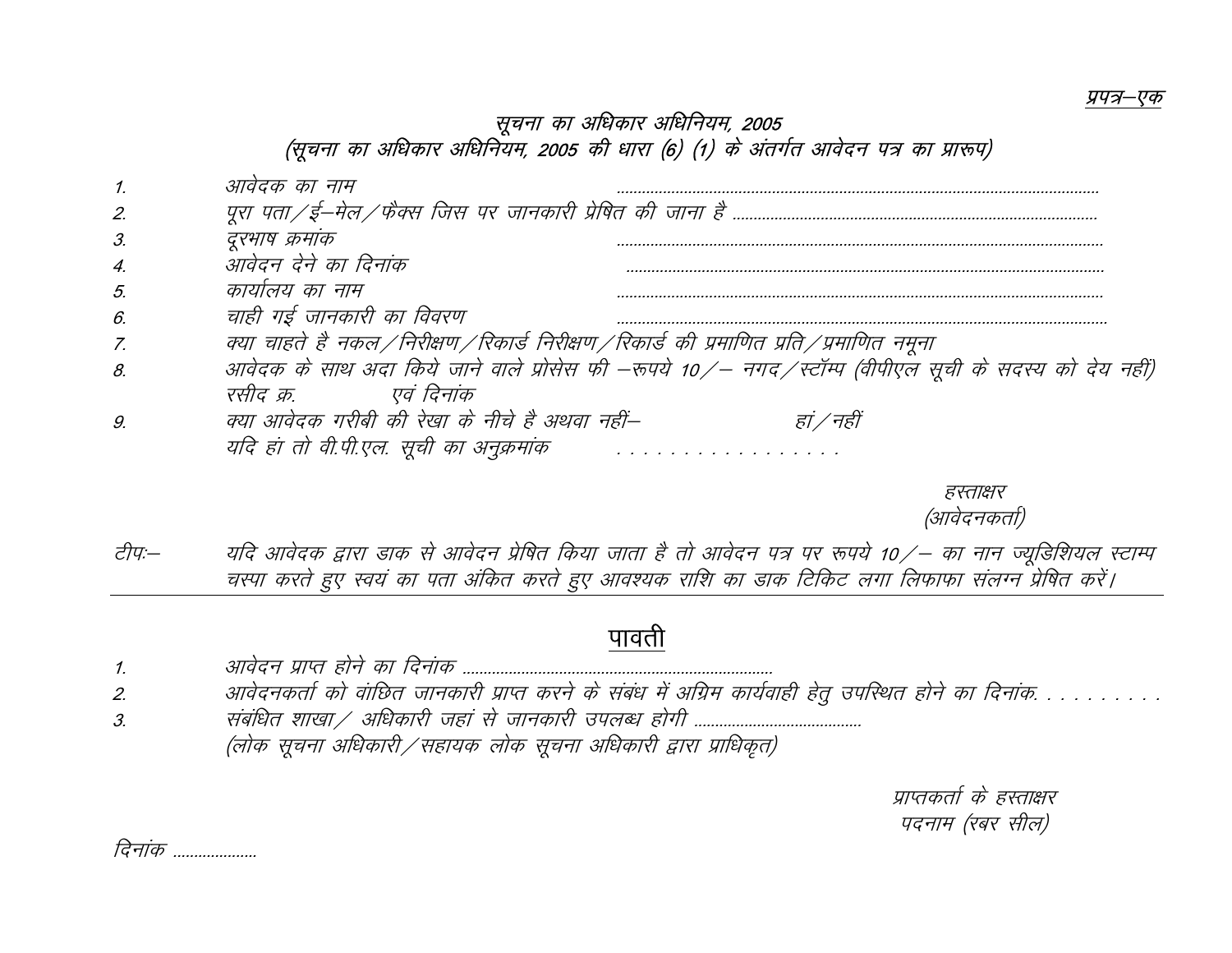#### प्रपत्र-

#### सूचना का अधिकार अधिनियम, 2005 आवेदक केा उसके द्वारा वाछित नकल/जानकारी/निरीक्षण हेतु निर्धारित शुल्क दिये जाने की सूचना

| л<br>. . | chi ना<br>н<br>1911 |   |
|----------|---------------------|---|
| $\sim$   | chl<br>Y H G .      |   |
| ູ<br>ູບ. |                     | . |
|          |                     |   |

1. विषयांतर्गत सूचित किया जाता है कि आपके आवेदन में दिनांक ........................ के संदर्भ में चाही गई जानकारी हेतु आप निर्धारित शुल्क दिनाक ........................... तक जमा कर दस्तावेज / नकल / नमूना दिनाक .......................... तक प्राप्त कर लें । यदि दस्तावेज डाक द्वारा चाहते है तो उसके लिये रजिस्टर्ड /यूपीसी /डाक व्यय सहित, स्वयं का पता लिखा हुआ लिफाफा साथ में संलग्न करें ।

2. शुल्क निम्नानुसार देय होगा:–

| वांछित जानकारी का प्रकार                                         | पृष्ठ संख्या/नग | दर | राशि (कॉलम 2 गुणा 3) |
|------------------------------------------------------------------|-----------------|----|----------------------|
|                                                                  | ′मात्रा         |    |                      |
|                                                                  |                 |    |                      |
| कार्य संबंधी दस्तावेज जैसे नक्षा / प्रषासकीय                     |                 |    |                      |
| रवीकृति / तकनीकी स्वीकृति / अनुबंध / इस्टीमेट                    |                 |    |                      |
| $\sqrt{3}$ आदेष, टीप इत्यादि की प्राप्ति वित्तीय $\sqrt{3}$ लेखा |                 |    |                      |
| संबंधी दस्तावेज इत्यादि सैम्पल अन्य                              |                 |    |                      |

सूचना अधिकारी / सहायक सूचना अधिकारी  $(\forall \, 8 \forall \, \forall \, 1)$  , where  $(\forall \, 8 \forall \, \forall \, 1)$  ,  $(\forall \, 8 \forall \, \forall \, 1)$  ,  $(\forall \, 8 \forall \, \forall \, 1)$ 

टीपः - डाक से आवेदन प्राप्त होने पर प्रपत्र-दो डाक से प्रेषित किया जाएगा।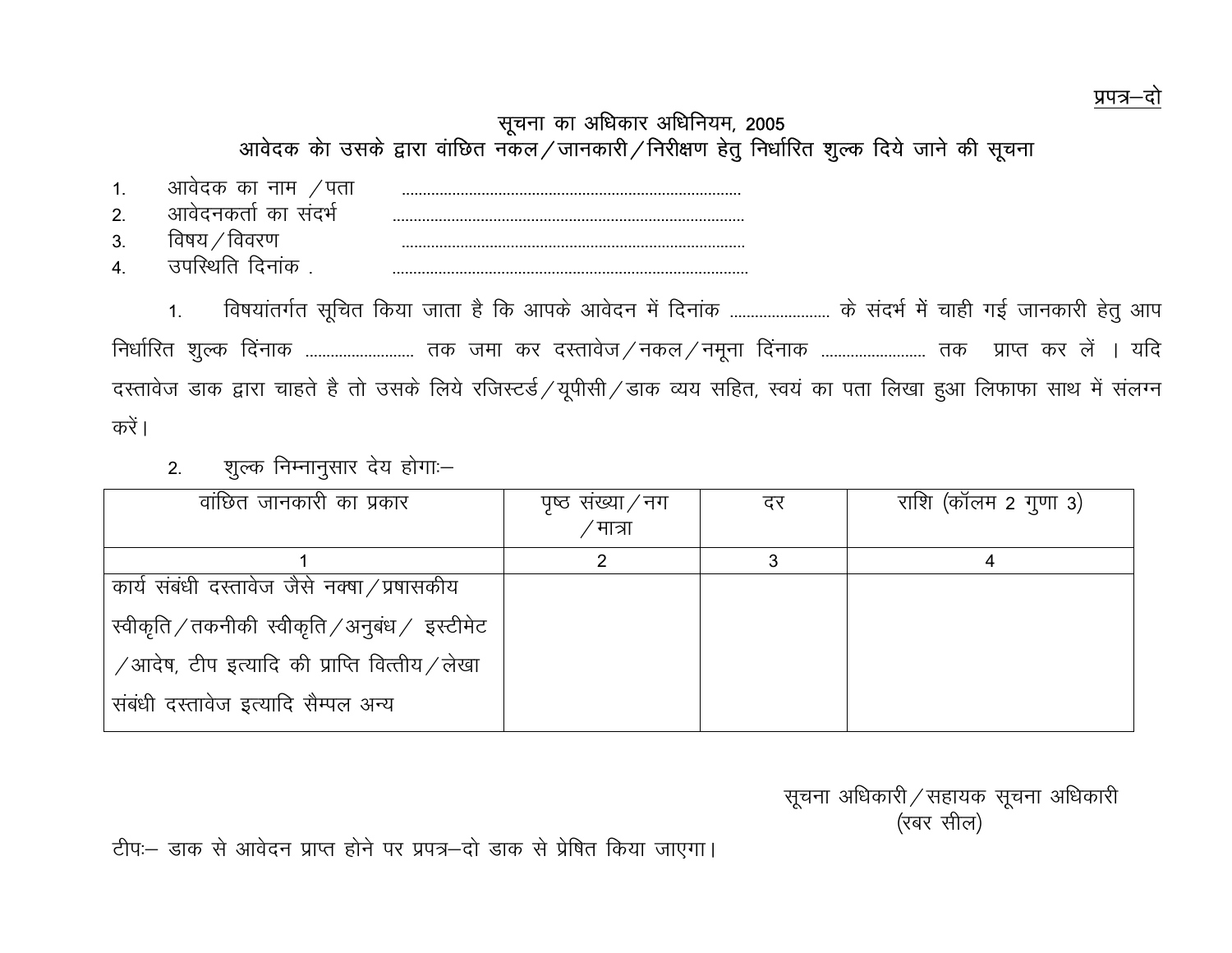#### प्रपत्र—तीन

#### सूचना का अधिकार अधिनियम, 2005 आवेदन पत्र संबंधित विभाग को अंतरित करने संबंधी प्रपत्र

| द्वारा | वभाग का नाम<br>' पता                                                  |
|--------|-----------------------------------------------------------------------|
| प्रति  |                                                                       |
|        |                                                                       |
|        |                                                                       |
|        |                                                                       |
|        |                                                                       |
|        |                                                                       |
|        | कार अधिनियम 2005 की धारा (6) की उपधारा (3) के अंतर्गत श्री<br>सनना का |

 lwpuk dk vf/kdkj vf/kfu;e 2005 dh /kkjk ¼6½ dh mi/kkjk ¼3½ ds varxZr Jh ------------------------------------------------ ls izkIr vkosnu i= fnukad ------------------------------------------------ dks izkIr gqvk ijh{k.k mijkar oLrqfLFkfr vkids foHkkx ls lacaf/kr gksus ds dkj.k निर्धारित समयावधि (पांच कार्य दिवस) में आपकी ओर आवष्यक कार्यवाही हेतु अंतरित किया जा रहा है।

संलग्न  $-$  मूल आवेदन

लोक सूचना अधिकारी / सहायक लोक सूचना अधिकारी (रबर सील)

प्रतिलिपिः $-$ 

 Jh --------------------------------------------- firk Jh - - - - - - - - - - - - - - - - - - - - dks lwfpr fd;k tkrk gS fd vkids }kjk izLrqr vkosnu i= fnukad ------------------------------------dk;kZy; foHkkx - - - - - - - - - - - - - - ls lacaf/kr gksus ds dkj.k fnukad -------------------- dks dk;kZy;@foHkkx - - - - - - - - - - -- - - - - - - - - - - - - - - - - - dks varfjr dj fn;k x;k gSA अतः कृपया आगामी कार्यावाही हेतु उक्त कार्यालय / विभाग .. . . . . . . . . . . . . . से संपर्क करने का कष्ट करें।

> हस्ताक्षर लोक सूचना अधिकारी सहायक सूचना अधिकारी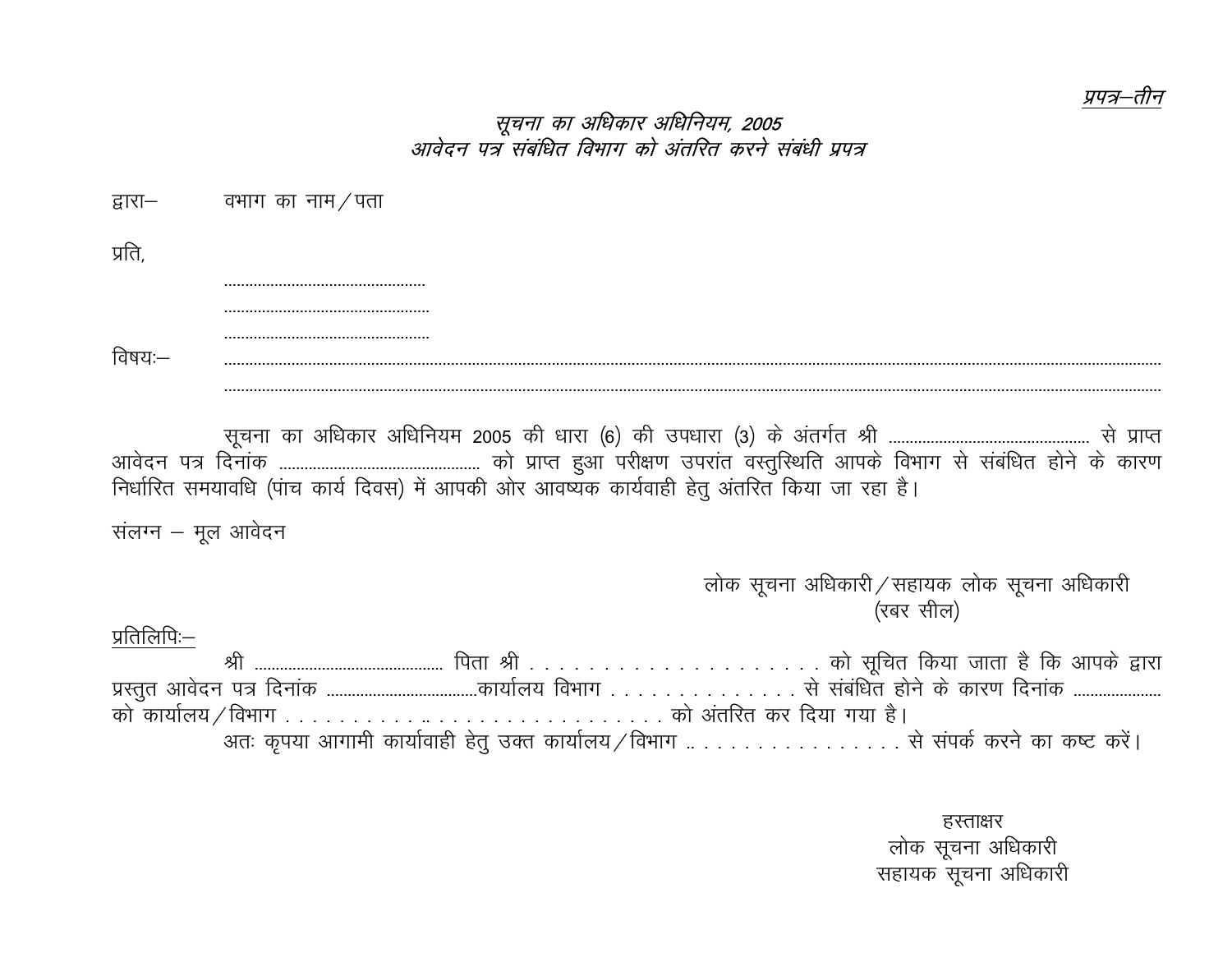#### सूचना का अधिकार अधिनियम, 2005 समय–सारणी (सूचना के अधिकार अधिनियम 2005 की धारा 6 के अंतर्गत)

प्रपत्र—चार

 $1<sub>1</sub>$ 

5.

- आवेदन प्राप्त होने पर प्राप्तकर्ता अधिकारी / कर्मचारी अधिकतम दूसरे कार्य दिवस तक संबंधित शाखा को भेज देगा।  $2.$
- संबंधित शाखा प्रभारी ऐसे प्राप्त आवेदन से संबंधित अभिलेख अधिकतम तीन कार्यदिवस में लोक सूचना अधिकारी को  $3<sub>l</sub>$ अपनी टीप सहित प्रेषित करेगा कि ऐसा अभिलेख धारा 8 के अंतर्गत वर्जित तो नहीं है। शाखा प्रभारी यदि पाता है कि आवेदन उसकी शाखा से संबंधित न होकर या अन्यत्र शाखा या विभाग से संबंधित है तब ऐसी दषा में अधिकतम दूसरे कार्यदिवस तक आवेदन लोक सूचना अधिकारी / सहायक लोक सूचना अधिकारी को भेज देगा।
- लोक सूचना अधिकारी / सहायक लोक सूचना अधिकारी ऐसा अभिलेख प्राप्त होने पर अधिकतम तीन कार्य दिवसो में 4. आवेदक को सूचना / प्रतिलिपि / सेम्पल शुल्क अदा करने के लिये निर्धारित प्रारूप में सूचित करेगें।
	- लोक सूचना अधिकारी/सहायक लोक सूचना अधिकारी निर्धारित शुल्क की पूर्ति होने के पश्चात् आवेदन की दिनांक से अधिकतम 30 दिवस की समयावधि में वांछित दस्तावेज / नकल / निरीक्षण / अवलोकन की कार्यवाही कर आवेदक के हस्ताक्षर प्राप्त करेगें।

यदि वांछित अभिलेख अन्य कार्यालय / विभाग से संबंधित है तो लोक सूचना अयिाकारी / सहायक लोक सूचना अधिकारी निर्धारित प्रारूप में मूल आवेदन संबंधित कार्यालय / विभाग को आवेदन की दिनांक से 5 कार्यदिवस में अंतरित कर देगें। साथ ही आवेदन कर्ता को निर्धारित प्रारूप में अंतरण की सूचना देंगे।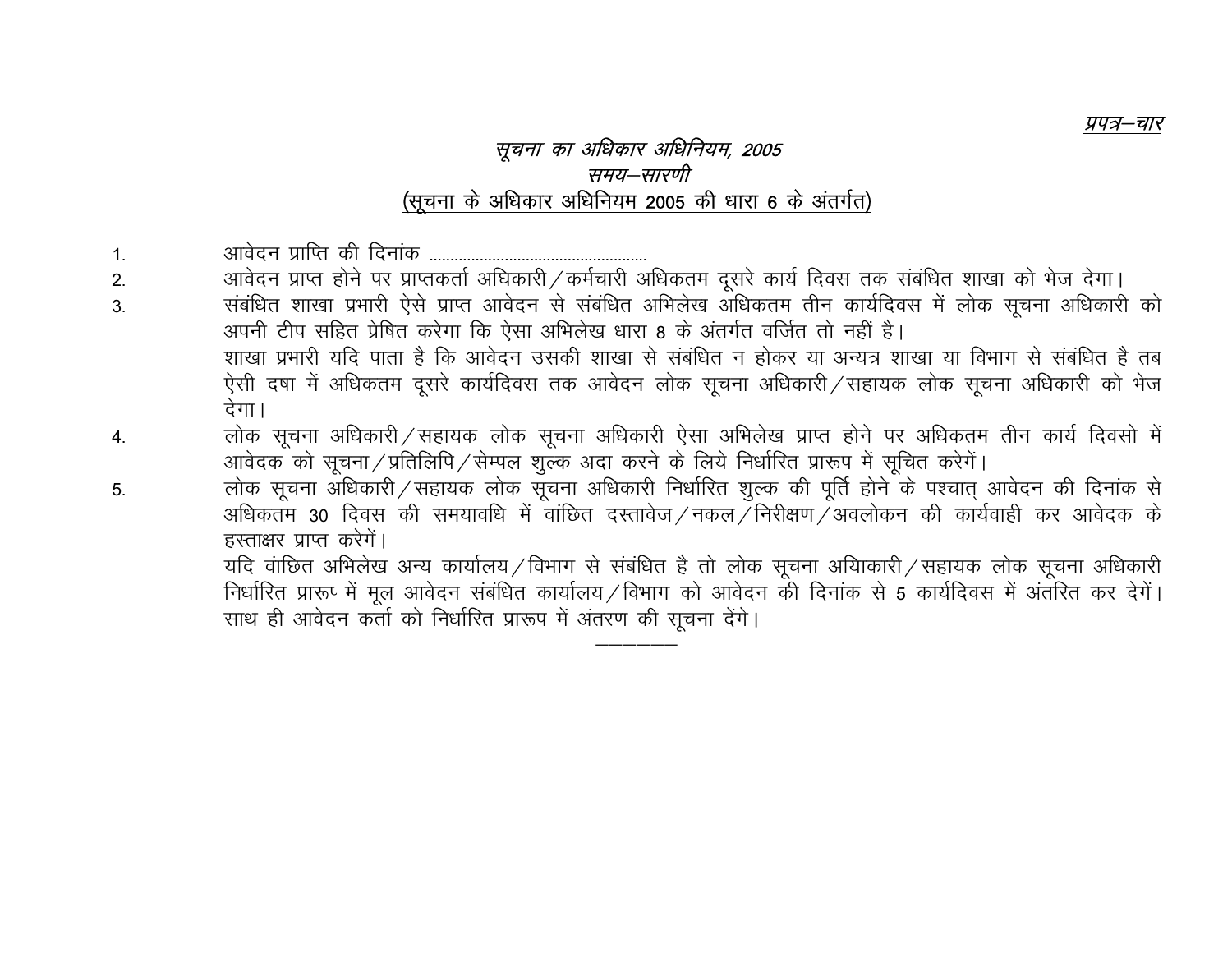#### सूचना का अधिकार अधिनियम, 2005 पंजी का प्रारूप

(सूचना का अधिकार अधिनियम 2005 की धारा 6 के अंतर्गत संधारित की जाने वाली पंजी का प्रारूप)

| क्र. | आवेदक<br>का नाम<br>संस्था $/$ फ<br>र्म | आवेदक<br>का संपर्क | आवेदन<br>प्रस्तुति का<br>दिनांक | आवेदन<br>प्राप्त<br>होने<br>का<br>माध्यम | विषय | आवेदक द्वारा<br>जमा किया गया<br>शुल्क (रसीद क्र.  <br>  दिनांक) | आवेदक को<br>उपस्थित होने<br>के लिये दी<br>गई तिथि ⁄<br>शाखा | शाखा | संबंधित<br>को<br>भेजने<br>का<br>दिनांक<br>शाखा | <i>प्रा</i> प्तकत<br>िके<br>हस्ताक्षर | शाखा से<br>जानकारी<br>प्राप्त होने<br>का<br>दिनांक | आवेदन का<br>निराकरण<br>दिनां<br>क | स्वरू<br>प | रिमार्क |
|------|----------------------------------------|--------------------|---------------------------------|------------------------------------------|------|-----------------------------------------------------------------|-------------------------------------------------------------|------|------------------------------------------------|---------------------------------------|----------------------------------------------------|-----------------------------------|------------|---------|
|      | 2                                      | 3                  | 4                               | 5                                        | 6    | $\overline{7}$                                                  | 8                                                           | 9    | 10                                             | 11                                    | 12                                                 | 13                                | 14         | 15      |
|      |                                        |                    |                                 |                                          |      |                                                                 |                                                             |      |                                                |                                       |                                                    |                                   |            |         |